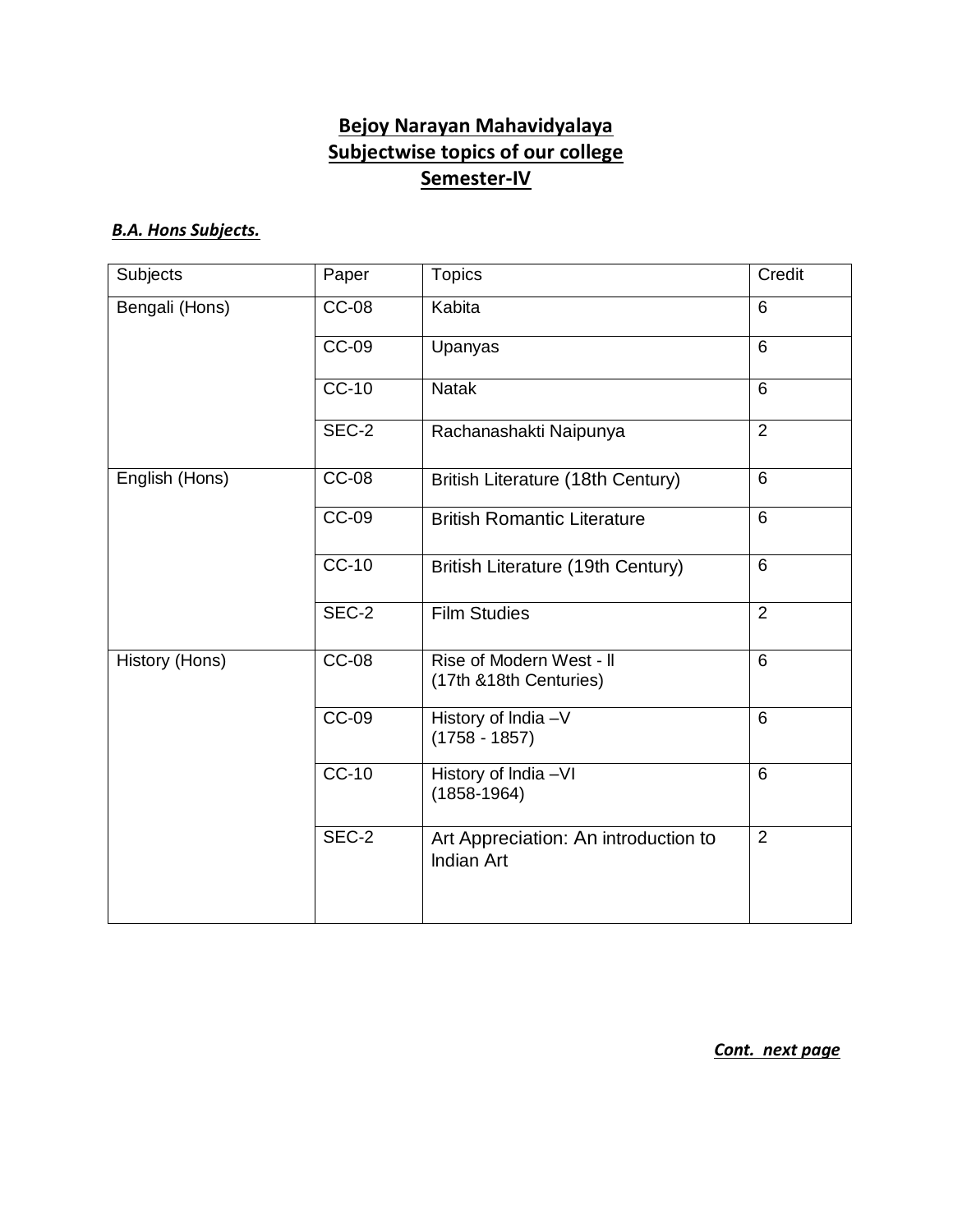## *B.A. Hons. Subjects.*

| Subjects                 | Paper        | <b>Topics</b>                                  | Credit         |
|--------------------------|--------------|------------------------------------------------|----------------|
| Philosophy (Hons)        | <b>CC-08</b> | Western Logic-I                                | $6\phantom{1}$ |
|                          | <b>CC-09</b> | Psychology                                     | 6              |
|                          | $CC-10$      | Philosophy of Religion                         | 6              |
|                          | $SEC-2$      | Philosophy of Human Rights                     | $\overline{2}$ |
| Political Science (Hons) | <b>CC-08</b> | <b>International Relations</b>                 | 6              |
|                          | CC-09        | Sociology and Politics                         | $6\phantom{1}$ |
|                          | $CC-10$      | International Organization                     | $6\phantom{1}$ |
|                          | SEC-2        | democratic<br>Awareness through legal literacy | $\overline{2}$ |
| Sanskrit (Hons)          | <b>CC-08</b> | Indian Epigraphy and Chronology                | 6              |
|                          | $CC-09$      | <b>Modern Sanskrit Literature</b>              | 6              |
|                          | $CC-10$      | Sanskrit and World Literature                  | 6              |
|                          | SEC-2        | Spoken Sanskrit                                | $\overline{2}$ |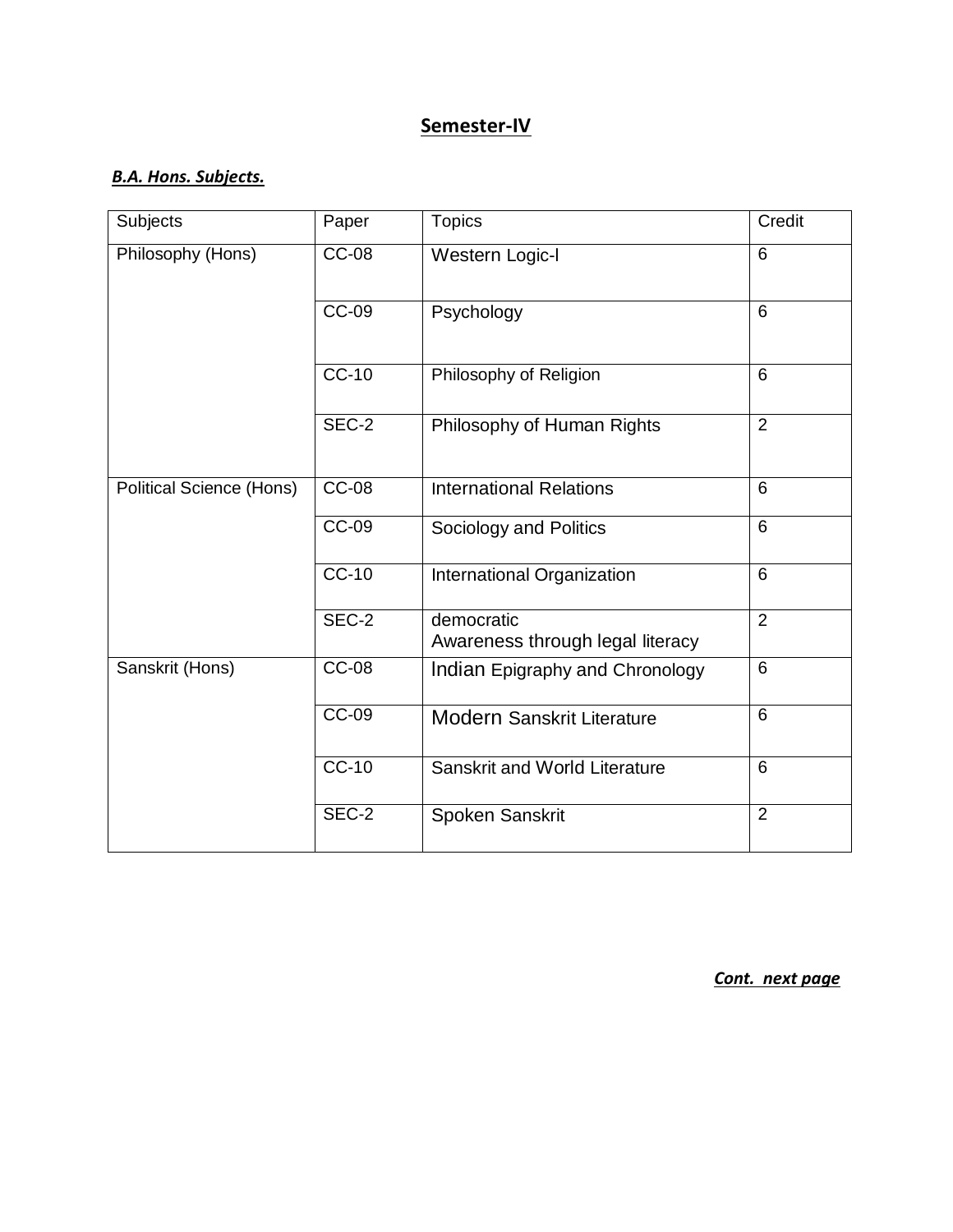#### *B.Sc. Hons. Subjects.*

| Subjects           | Paper               | <b>Topics</b>                                                                                                          | Credit         |
|--------------------|---------------------|------------------------------------------------------------------------------------------------------------------------|----------------|
| Economics (Hons)   | <b>CC-08</b>        | Selected Features of Indian Economy                                                                                    | 6              |
|                    | <b>CC-09</b>        | Statistics-II                                                                                                          | 6              |
|                    | <b>CC-10</b>        | <b>Development Economics</b>                                                                                           | 6              |
|                    | SEC-2               | <b>Basic Computer Applications</b><br>∶ )r<br>Indian Stock Market Trading<br>Or<br><b>Business Project Formulation</b> | $\overline{2}$ |
| Botany (Hons)      | <b>CC-08</b>        | & Appraisal<br>Palaeobotany & Palynology                                                                               | 6              |
|                    | <b>CC-09</b>        | <b>Biomolecule &amp; Cell Biology</b>                                                                                  | 6              |
|                    |                     |                                                                                                                        |                |
|                    | $CC-10$             | Molecular Biology 4                                                                                                    | 6              |
|                    | SEC-2               | Plant Diversity & Human Welfare                                                                                        | 2              |
| Chemistry (Hons)   | <b>CC-08</b>        | <b>Physical Chemistry-III</b>                                                                                          | 6              |
|                    | <b>CC-09</b>        | Inorganic Chemistry-III                                                                                                | 6              |
|                    | $CC-10$             | <b>Organic Chemistry-IV</b>                                                                                            | 6              |
|                    | SEC-2               | Pharmaceutical chemistry                                                                                               | $\overline{2}$ |
| Mathematics (Hons) | <b>CC-08</b>        | Riemann Integration and Series of<br>Function                                                                          | 6              |
|                    | $\overline{CC}$ -09 | <b>Multivariate Calculus</b>                                                                                           | 6              |
|                    | <b>CC-10</b>        | Ring Theory and Linear Algebra                                                                                         | $6\phantom{1}$ |
|                    | SEC-2               | <b>Graph Theory</b>                                                                                                    | $\overline{2}$ |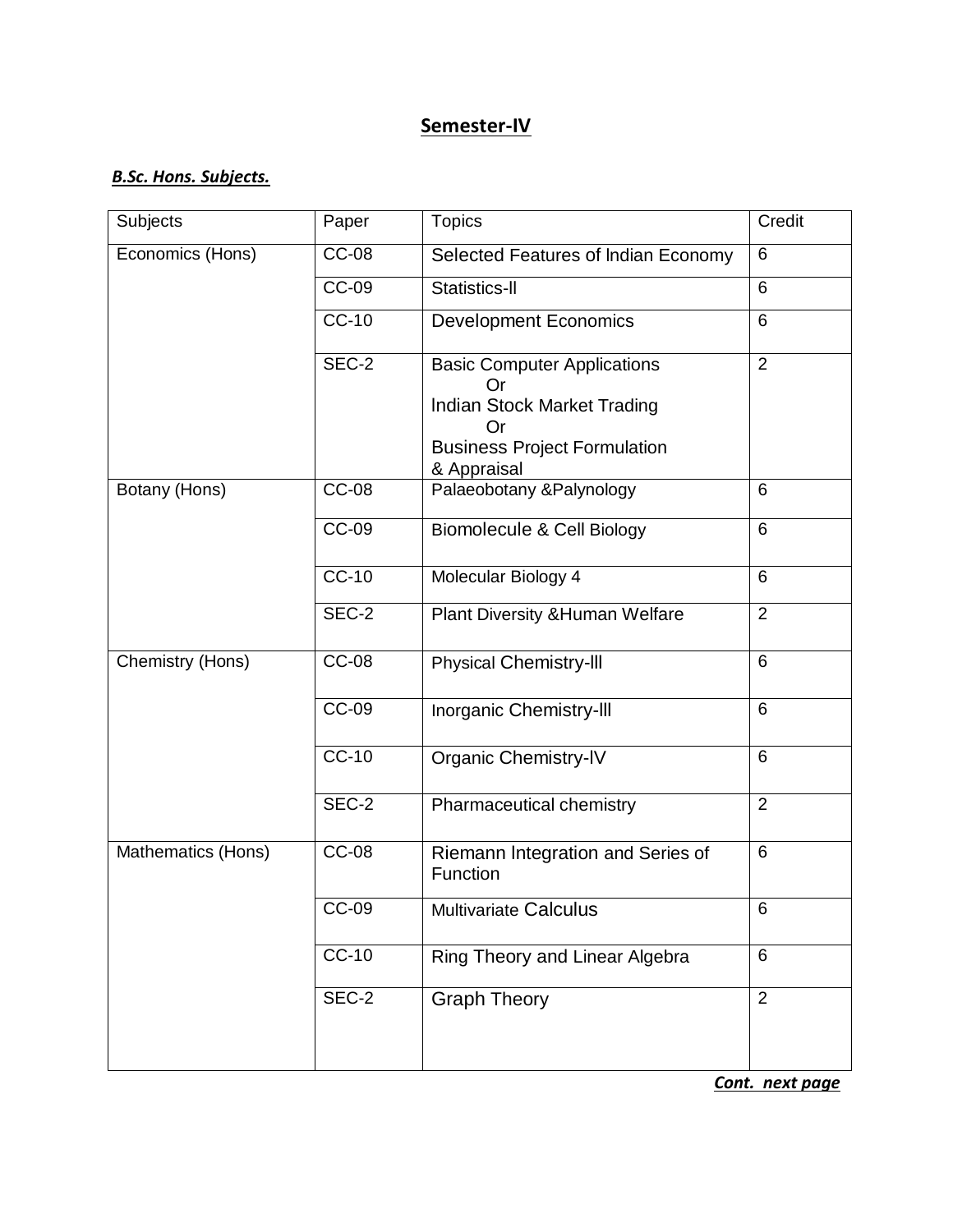#### *B.Sc. Hons. Subjects.*

| Subjects         | Paper        | <b>Topics</b>                                                 | Credit         |
|------------------|--------------|---------------------------------------------------------------|----------------|
| Nutrition (Hons) | $CC-08$      | <b>Nutritional Assessment</b><br>and Nutrition programme      | $6\phantom{1}$ |
|                  | <b>CC-09</b> | <b>Community Nutrition and Epidemiology</b>                   | $6\phantom{1}$ |
|                  | <b>CC-10</b> | Diet Therapy-II                                               | $6\phantom{1}$ |
|                  | SEC-2        | Immunology, Toxicology and Public<br>Health                   | 2              |
| Physics (Hons)   | <b>CC-08</b> | <b>Mathematical Physics-III</b>                               | 6              |
|                  | <b>CC-09</b> | <b>Elements of Modern Physics</b>                             | 6              |
|                  | <b>CC-10</b> | <b>Analog Systems &amp; Applications</b>                      | 6              |
|                  | SEC-2        | <b>Electrical circuits and Network skills</b>                 | 2              |
| Zoology (Hons)   | <b>CC-08</b> | <b>Comparative Anatomy of Vertebrates</b>                     | $6\phantom{1}$ |
|                  | <b>CC-09</b> | Animal Physiology: Life<br><b>Sustaining Systems</b>          | 6              |
|                  | $CC-10$      | Immunology                                                    | 6              |
|                  | SEC-2        | <b>Medical Diagnostics or</b><br><b>Aquarium Fish Keeping</b> | $\overline{2}$ |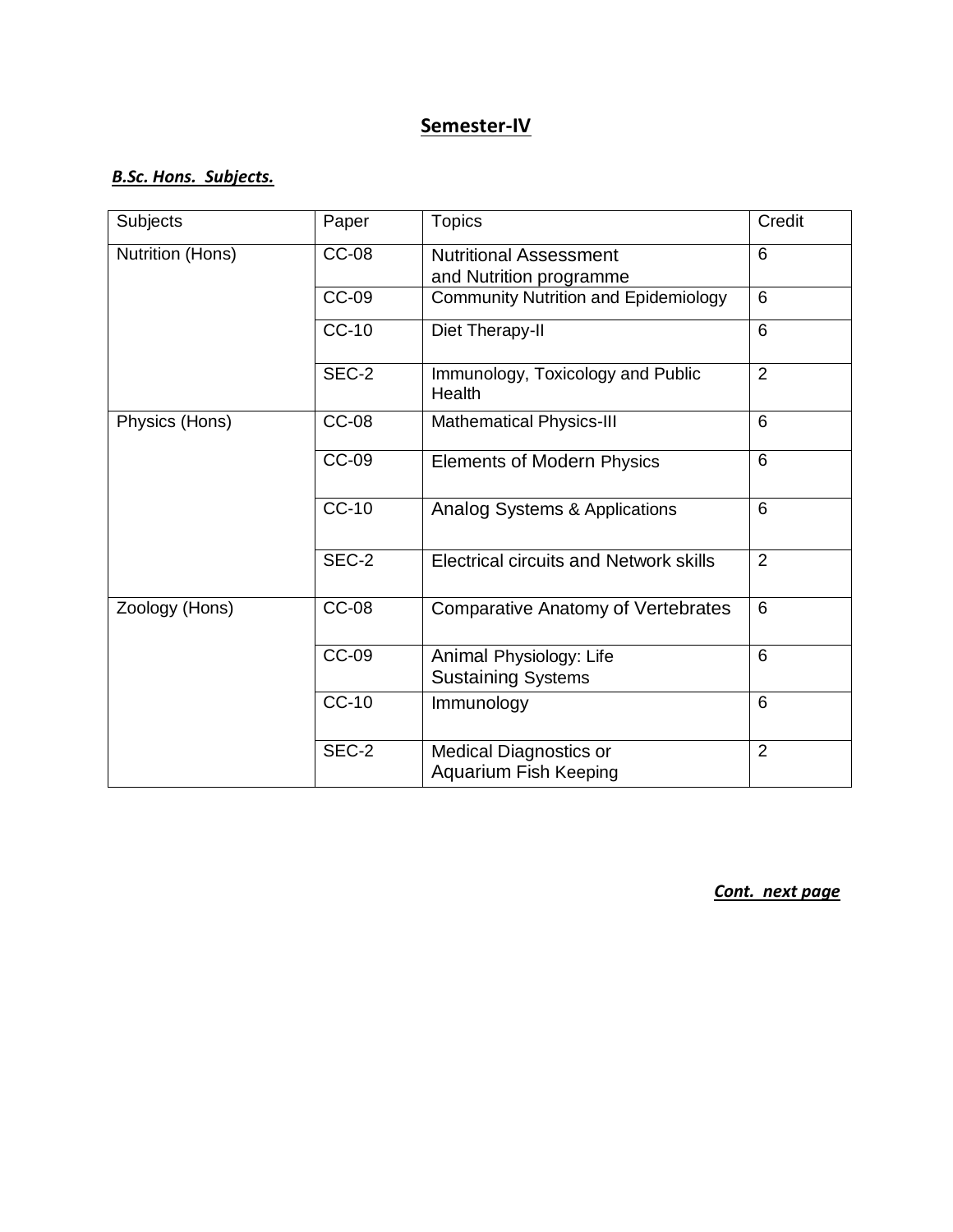#### *B.A. General Subjects.*

| Subjects                          | Paper         | <b>Topics</b>                           | Credit         |
|-----------------------------------|---------------|-----------------------------------------|----------------|
| Bengali (General)                 | $CC-1D$       | <b>Bhasatattwa</b>                      | $6\phantom{1}$ |
|                                   | $CC-(L 2 -2)$ | BanglaKabita                            | $\overline{6}$ |
|                                   | SEC-2         | Rachanashaktir Naipunya                 | 2              |
| English (General)                 | $CC-1D$       | Academic Writing and Composition        | $6\phantom{1}$ |
|                                   | SEC-2         | <b>English Language Teaching</b>        | 2              |
| History (General)                 | $CC-1D$       | History of India<br>From 1707 - 1950 AD | 6              |
|                                   | SEC-2         | <b>Understanding Heritage</b>           | 2              |
| Philosophy (General)              | $CC-1D$       | Contemporary Indian Philosophy          | 6              |
|                                   | SEC-2         | Philosophy of Human Rights              | $\overline{2}$ |
| Political<br>Science<br>(General) | $CC-1D$       | <b>Indian Government and Politics</b>   | 6              |
|                                   | SEC-4         | <b>Environmental Awareness</b>          | 2              |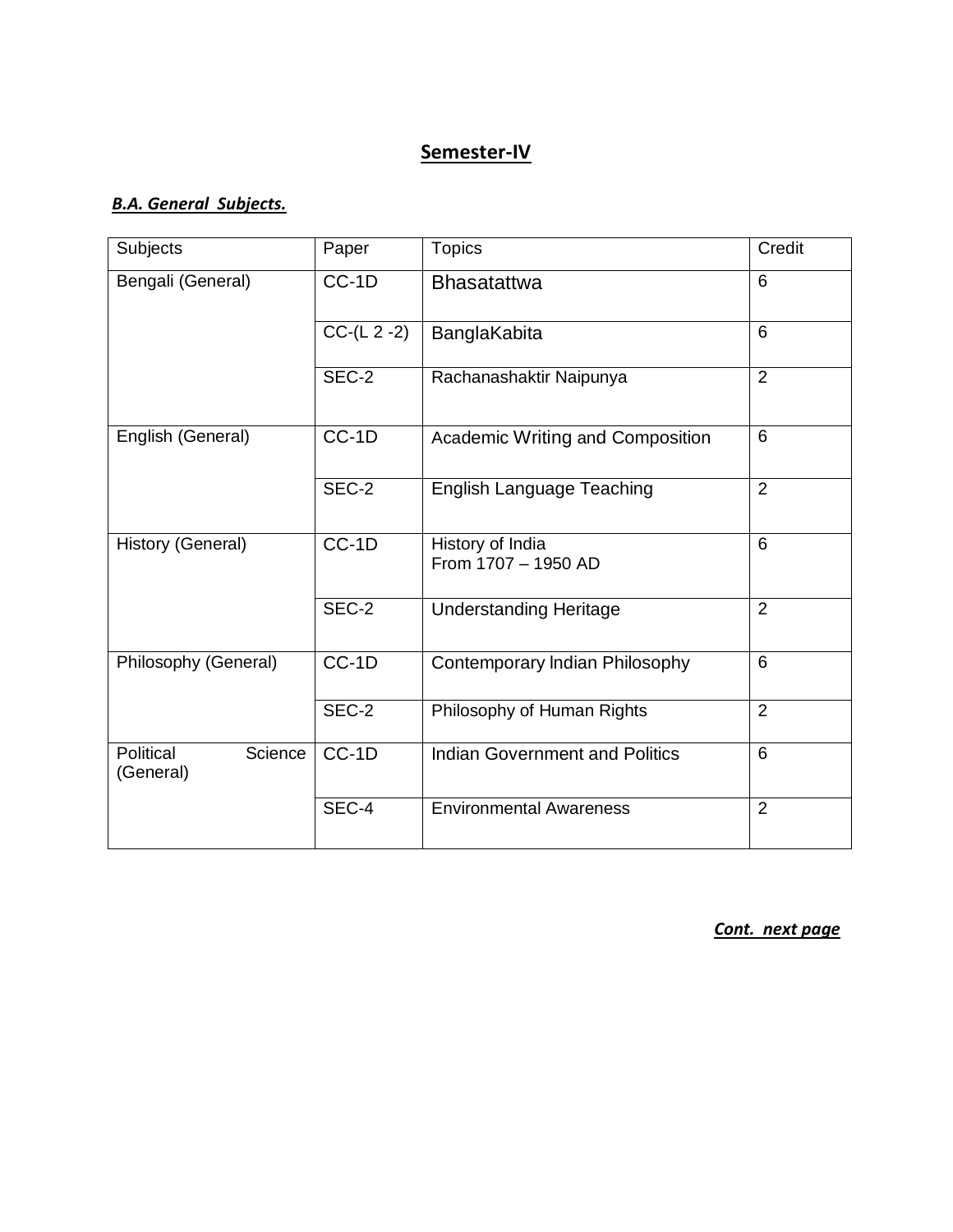#### *B.A. General Subjects.*

| Subjects           | Paper   | <b>Topics</b>                                           | Credit         |
|--------------------|---------|---------------------------------------------------------|----------------|
| Sanskrit (General) | $CC-1D$ | Sanskrit Grammar                                        | 6              |
|                    | SEC-2   | <b>Indian Theatre</b><br>Or<br>Basic Sanskrit - Part-I  | $\overline{2}$ |
| Santali (General)  | $CC-1D$ | Writing Skill or Santali Language<br>Teaching           | 6              |
|                    | SEC-2   | <b>Writing Skill</b><br>Or<br>Santali Language Teaching | 2              |